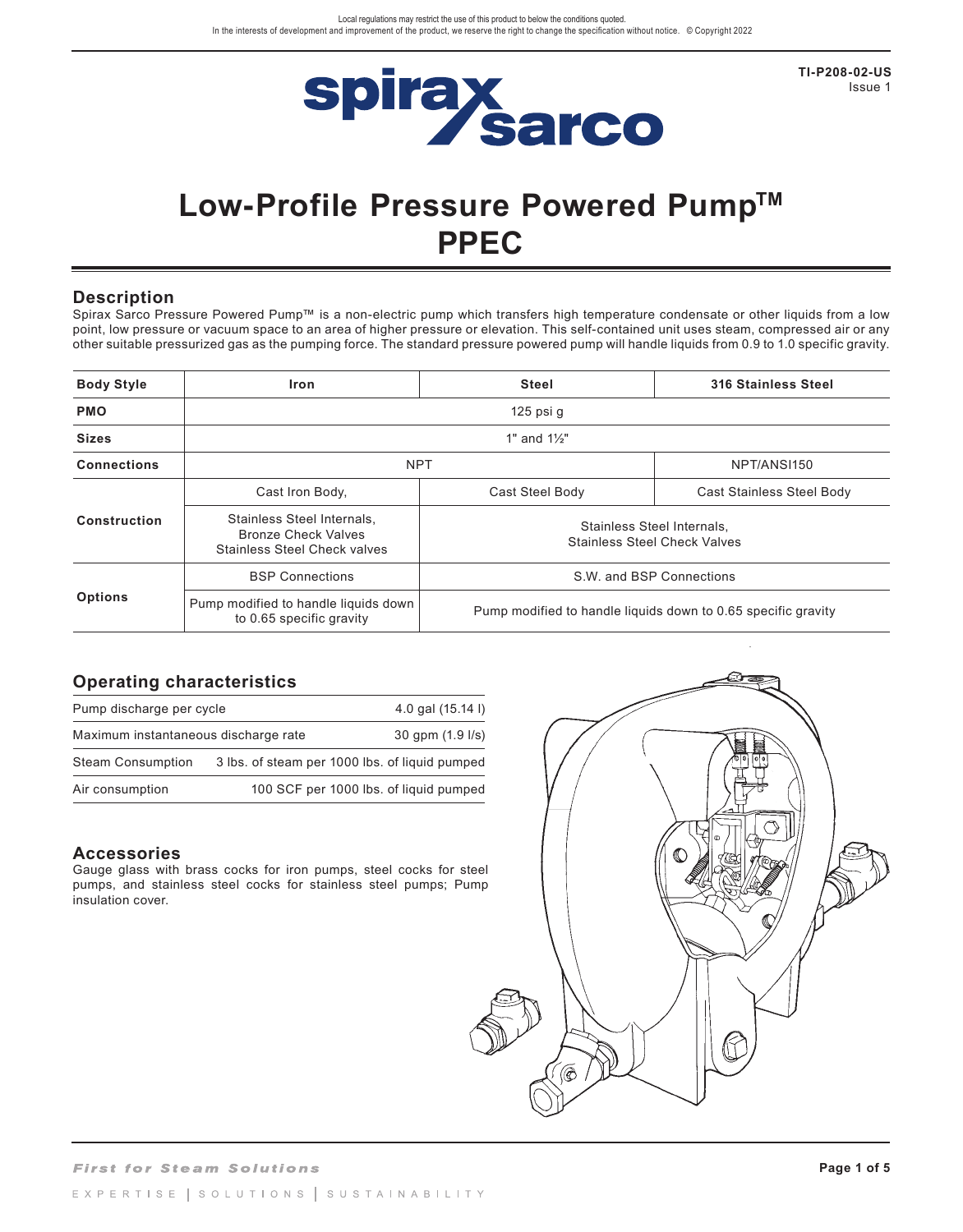## **Limiting operating conditions**

| Maximum Operating Pressure (PMO)            | 125 psi g (9 bar g)          |
|---------------------------------------------|------------------------------|
| Minimum motive pressure required:           | 5 psi g (0.34 bar g)         |
| Specific Gravity of pumped liquid           | $0.9 \text{ to } 1.0$        |
| Specific Gravity of pumped liquid options - | 0.89 to 0.8 and 0.79 to 0.65 |
| Filling head recommended above pump is      | 6" (152 mm) See TIS 5.202    |

## **Pressure shell design condition**

| <b>PMA</b> |                                  | <b>Iron</b> | 125 psi q /0-450 $\degree$ F 9 bar q/0-232 $\degree$ C |                 |                                                                    |
|------------|----------------------------------|-------------|--------------------------------------------------------|-----------------|--------------------------------------------------------------------|
|            | Maximum allowable<br>pressure    | Steel       | 285 psi g /0-650 °F                                    | 19 bar q/343 °C |                                                                    |
|            |                                  | 316 SS      | 220 psi g /0-400 $\degree$ F                           | 15 bar q/204 °C | For increased service life, operate                                |
| <b>TMA</b> |                                  | Iron        | 450 °F/0-125 psi q                                     | 232 °/0-9 bar q | pump with motive pressure 15-20 psi q<br>above pump back pressure. |
|            | Maximum allowable<br>temperature | Steel       | 750 °F/240 psi q                                       | 399 °C/16 bar q |                                                                    |
|            |                                  | 316 SS      | 850 °F/180 psi q                                       | 454 °C/12 bar q |                                                                    |

#### **Materials**

| No.                     | <b>Body Style</b> | Part                             | <b>Material</b>             |                      |
|-------------------------|-------------------|----------------------------------|-----------------------------|----------------------|
|                         |                   |                                  | Cast Iron                   | ASTM A126 CL B       |
| 1                       | Iron Steel 316 SS | Body                             | <b>Cast Steel</b>           | ASTM A216 WCB        |
|                         |                   |                                  | Cast 316 Stainless Steel    | ASTM A351 CF8M       |
|                         |                   | Plug %"                          | <b>Forged Steel</b>         |                      |
| $\overline{\mathbf{2}}$ | Iron Steel 316 SS | Plug 1/2"                        | Forged Steel                |                      |
|                         |                   | Plug $\frac{1}{2}$ "             | Forged 316 Stainless Steel  |                      |
| 3                       | All               | <b>Cover Gasket</b>              | Graphite                    |                      |
|                         |                   |                                  | Steel                       |                      |
| 4                       | Iron Steel 316 SS | <b>Cover Screws</b>              | Steel                       |                      |
|                         |                   |                                  | <b>Stainless Steel</b>      |                      |
|                         |                   |                                  | Iron                        | ASTM A126 CL B       |
| 5                       | Iron Steel 316 SS | Cover                            | <b>Steel</b>                | <b>ASTM A216 WCB</b> |
|                         |                   |                                  | <b>Stainless Steel</b>      | ASTM A351 CF8M       |
| 6                       | All               | <b>Exhaust Valve Seat Gasket</b> | <b>Stainless Steel</b>      |                      |
| 7                       | All               | <b>Exhaust Valve Seat</b>        | <b>Stainless Steel</b>      |                      |
| 8                       | All               | <b>Exhaust Valve Head</b>        | <b>Stainless Steel</b>      |                      |
| 9                       | All               | Push Rod                         | <b>Stainless Steel</b>      |                      |
| 10                      | All               | Valve Head Actuator              | <b>Cast Stainless Steel</b> |                      |
| 11                      | All               | <b>Inlet Valve Seat</b>          | <b>Stainless Steel</b>      |                      |
| 12                      | All               | <b>Inlet Valve Seat Gasket</b>   | <b>Stainless Steel</b>      |                      |
| 13                      | All               | <b>Push Rod Actuator</b>         | <b>Stainless Steel</b>      |                      |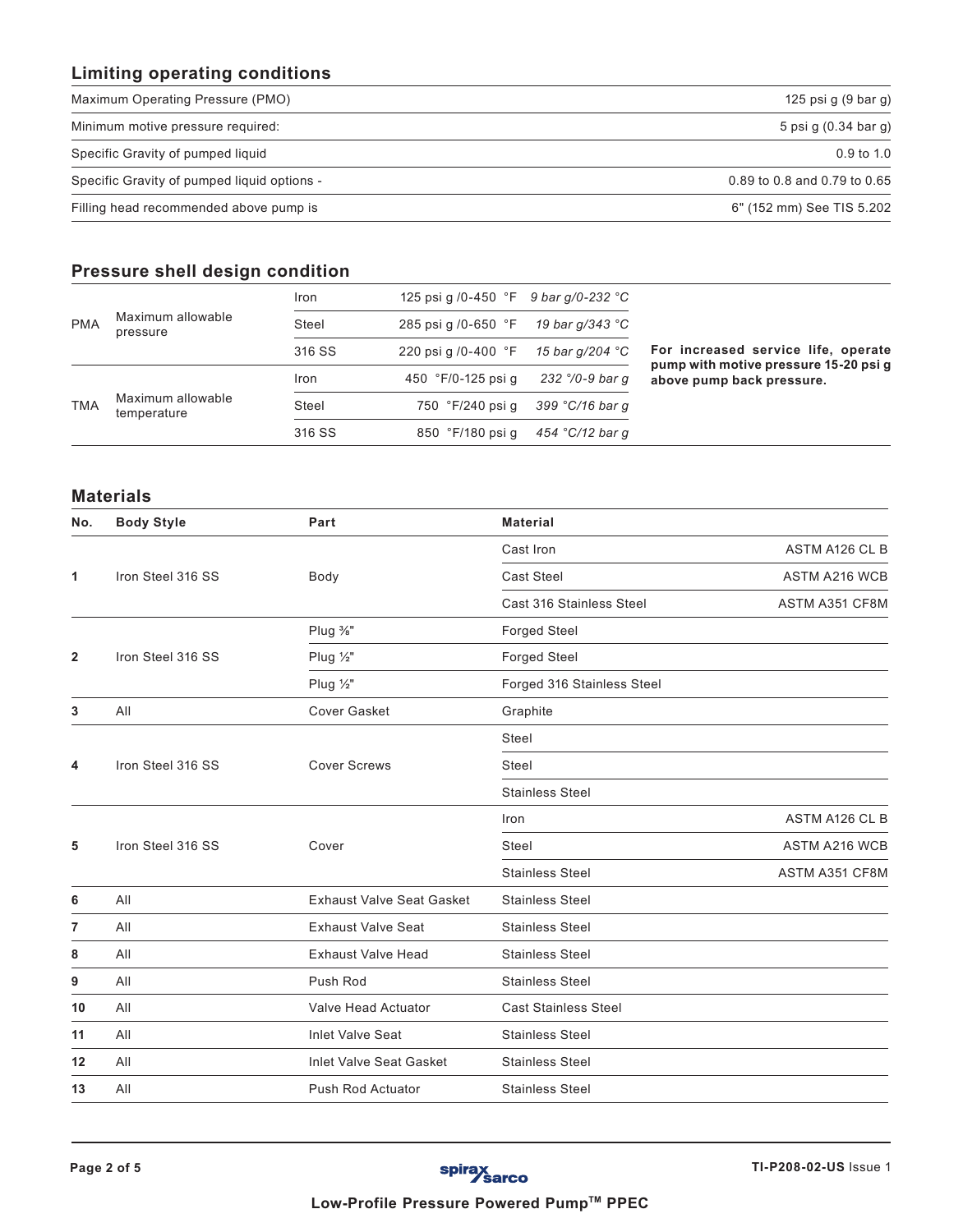#### **Materials (continued)**

| No. | <b>Body Style</b>                                                                                                                                                    | Part                                                                            | <b>Material</b>                                                           |
|-----|----------------------------------------------------------------------------------------------------------------------------------------------------------------------|---------------------------------------------------------------------------------|---------------------------------------------------------------------------|
| 14  | All                                                                                                                                                                  | Float and Arm                                                                   | <b>Stainless Steel</b>                                                    |
| 15  | All                                                                                                                                                                  | <b>Mechanism Casting</b>                                                        | <b>Cast Stainless Steel</b>                                               |
|     |                                                                                                                                                                      | Screws $\frac{1}{2}$ " - 13 x 1-1/4                                             | <b>Stainless Steel</b>                                                    |
| 16  | All                                                                                                                                                                  | <b>Inlet Valve</b>                                                              | <b>Stainless Steel</b>                                                    |
| 17  | All                                                                                                                                                                  | Spring                                                                          | Inconel                                                                   |
| 18  |                                                                                                                                                                      | Lift Check Valve (outlet)                                                       | Bronze with bronze disc                                                   |
|     |                                                                                                                                                                      | Wafer Check VIv (outlet)                                                        | Austenitic stainless steel                                                |
|     |                                                                                                                                                                      | 1" Swing Check VIv (inlet)                                                      | Bronze with teflon disc                                                   |
| 19  |                                                                                                                                                                      | 1½" Lift Check VIv (inlet)                                                      | Bronze with bronze disc                                                   |
|     |                                                                                                                                                                      | 1" and 11/2" Wafer Check VIv<br>(inlet)                                         | Austenitic stainless steel                                                |
|     |                                                                                                                                                                      |                                                                                 | Operating Pressure Inlet (Front Face) (1/2" NPT)                          |
|     | $\begin{array}{c} 12 \\ 11 \\ 16 \\ 10 \end{array}$<br>9<br>$13 -$<br>$14 -$<br>11/2" Liquid Inlet<br>19<br>۵<br>1" Liquid inlet<br>Iron Inlet and Outlet Connection | 3<br>5<br>6<br>1<br>$\frac{7}{8}$<br>15<br>$\circlearrowleft$<br>$\overline{2}$ | 18 Liquid Outlet<br>Steel and Stainless Steel Inlet and Outlet Connection |
|     |                                                                                                                                                                      |                                                                                 | <b>Capacities</b><br>For sizing and selection data, see TI-5-202-US.      |

### **Sample specification**

The pump shall be Spirax Sarco type PPEC low profile pressure powered pump operated by steam, compressed air or other pressurized gas to 125 psi g, which does not require any electrical energy, and is safe for use in explosive atmospheres. Body construction of cast iron, cast steel, or cast 316 stainless steel, for pumping liquids of specific gravity of 0.65 and above. The pump shall contain a float operated snap-acting mechanism with no external seals or packing, stainless steel trim, and hardened stainless steel mechanism bearing components with single piece motive inlet valve. Pump to be provided complete with inlet and outlet check valves attached at the factory for ease of field installation. When required, shall be equipped with a sight glass to monitor operation.

#### **Installation**

For generic hook-up sketch, see TI-5-202-US. Full details are given in IM-5-200-US, which accompanies the product.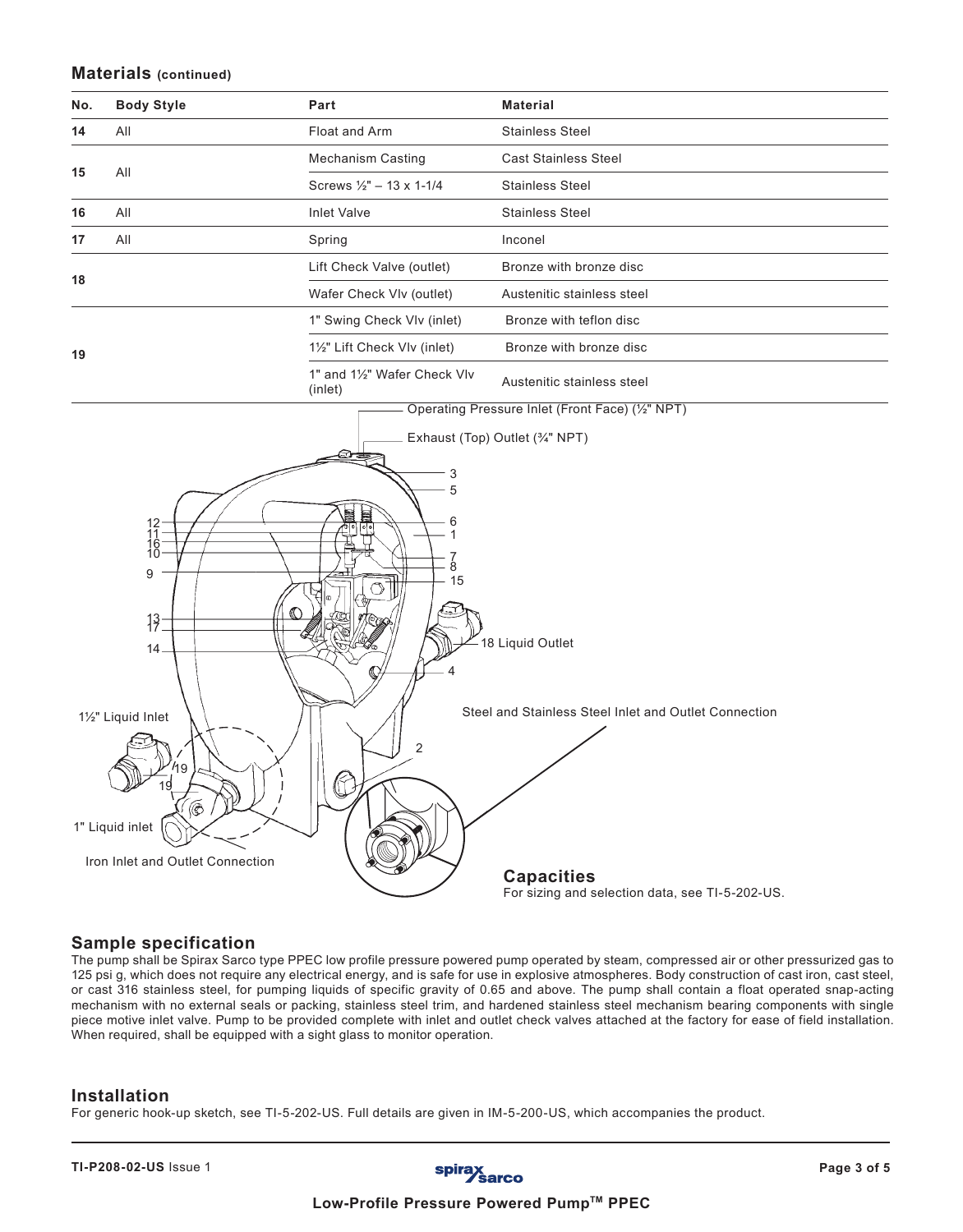## **Dimensions/weights (nominal) in inches** *(mm)* **and lbs** *(kg)*

| <b>Size</b>         | <b>Style</b> | A    | B    | C    | D    | Е   | F    | G   | н   |    | K    | L   | M   | N   | P    | Pump with<br><b>Check Valve</b><br>Package* |
|---------------------|--------------|------|------|------|------|-----|------|-----|-----|----|------|-----|-----|-----|------|---------------------------------------------|
| 1"                  |              | 11.0 | 18.9 | 14.6 | 13.1 | 2.1 | 14.0 | 9.0 | 1.1 | .6 | 11.5 | 6.6 | 3.6 | 3.4 | 20.3 | 154 lb                                      |
| <b>Brz Ch.valve</b> | Iron         | 279  | 480  | 371  | 333  | 53  | 356  | 229 | 29  | 16 | 292  | 16  | 91  | 86  | 516  | 70 kg                                       |
| $1\frac{1}{2}$      |              | 11.0 | 18.9 | 14.6 | 13.1 | 2.1 | 14.0 | 9.0 | 1.1 | .6 | 11.5 | .6  | 4.3 | 4.3 | 23.1 | 155 lb                                      |
| <b>Brz Ch.valve</b> | Iron         | 279  | 480  | 371  | 333  | 53  | 356  | 229 | 29  | 16 | 292  | 16  | 108 | 108 | 587  | 70 kg                                       |
| 1"                  | Iron         | 11.0 | 18.9 | 14.6 | 13.1 | 2.8 | 14.0 | 9.0 | 1.1 | .6 | 11.5 | .6  | 3.3 | 3.3 | 19.4 | 154 lb                                      |
| <b>SS Ch.valve</b>  |              | 279  | 480  | 371  | 333  | 71  | 356  | 229 | 29  | 16 | 292  | 16  | 84  | 84  | 493  | 70 kg                                       |
| $1\frac{1}{2}$ "    | Iron         | 11.0 | 18.9 | 14.6 | 13.1 | 2.8 | 14.0 | 9.0 | 1.1 | .6 | 11.5 | .6  | 4.8 | 4.8 | 23.8 | 155 lb                                      |
| <b>SS Ch.valve</b>  |              | 279  | 480  | 371  | 333  | 71  | 356  | 229 | 29  | 16 | 292  | 16  | 121 | 121 | 605  | 70 kg                                       |
| 1"                  | Steel        | 11.7 | 19.6 | 14.6 | 13.1 | 2.8 | 14.0 | 9.0 | 1.1 | .6 | 11.6 | 6   | 2.1 | 2.1 | 15.9 | 166 lb                                      |
|                     |              | 297  | 498  | 371  | 333  | 70  | 356  | 229 | 29  | 16 | 294  | 16  | 54  | 54  | 405  | 75 kg                                       |
| $1\frac{1}{2}$ "    |              | 11.7 | 19.6 | 14.6 | 13.1 | 2.8 | 14.0 | 9.0 | 1.1 | .6 | 11.6 | 6   | 2.7 | 2.7 | 17.1 | 171 lb                                      |
|                     | <b>Steel</b> | 297  | 498  | 371  | 333  | 70  | 356  | 229 | 29  | 16 | 294  | 16  | 69  | 69  | 434  | 78 kg                                       |

**Cast Iron**



½" NPT steam, compressed air or gas inlet

 $3/$ s" NPT (plugged) (Gauge glass and cycle counter connection)